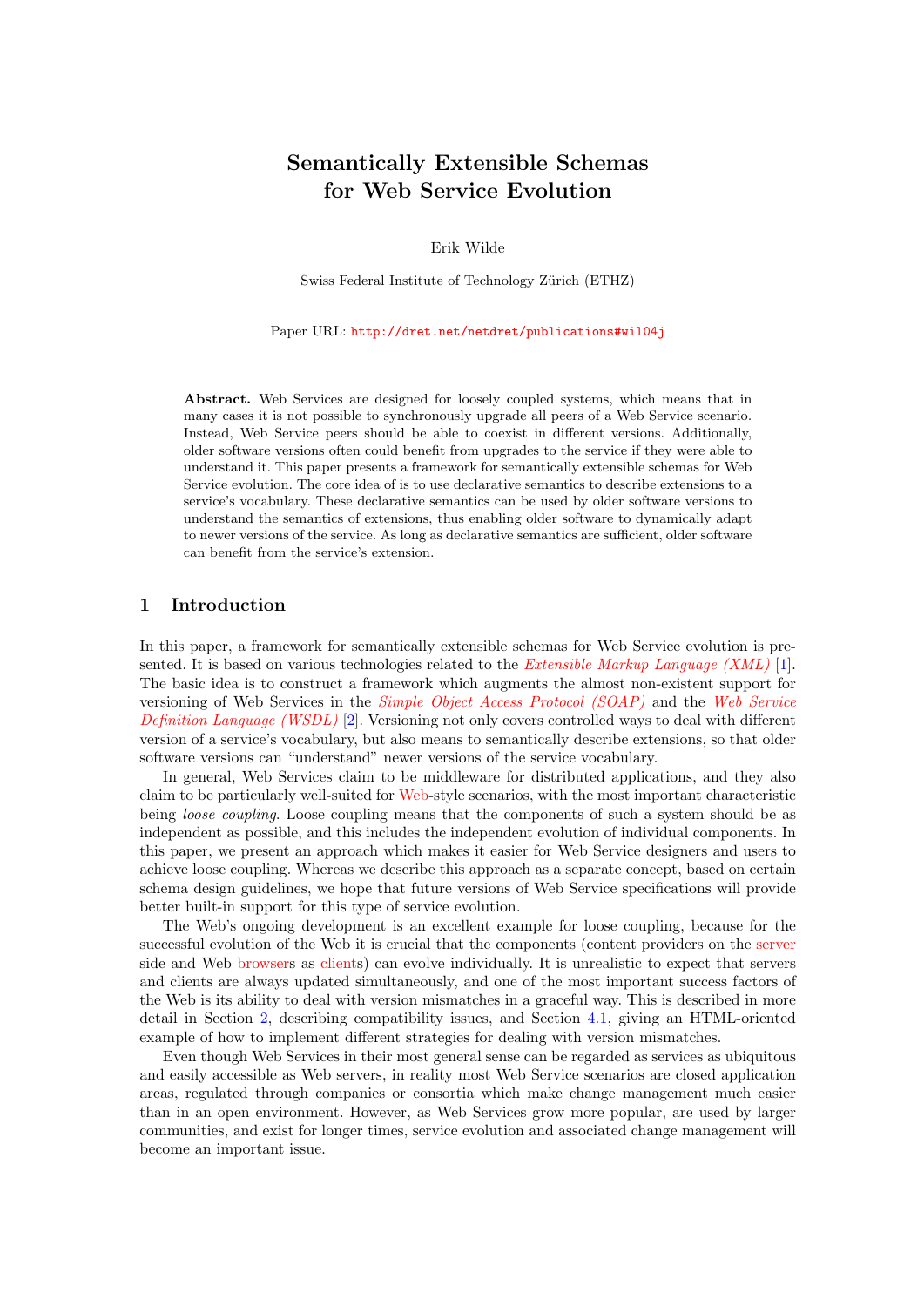<span id="page-1-0"></span>The general question of how XML vocabularies can be versioned has been discussed in a [W3C](http://dret.net/glossary/w3c) document by ORCHARD and WALSH [\[3\]](#page-11-0) and is still an active field of research. In this paper, the question of vocabulary and schema design is discussed in Section [3,](#page-2-0) which looks at XML vocabularies from the perspective of XML Schema only. More generally, approaches to improve semantic interoperability through various mechanisms have been published by Su et al. [\[4\]](#page-11-0), HUNTER [\[5\]](#page-11-0), Castano [\[6\]](#page-11-0), and others, because semantic interoperability is a interdisciplinary field with many possible applications areas. However, the specific issue of how to leverage semantic interoperability for Web Service evolution so far has not been investigated in detail.

### 2 Compatibilities

The focus of this paper is how to incorporate features for Web Service evolution into schema design. In order to discuss this issue more specifically, Web Service evolution as the parallel development, deployment, and operation of Web Service servers and clients must be regarded for the two possible types of versioning issues:

- $-$  Backward Compatibility: This is the easier variant of compatibility, which requires that a newer version of a program can interpret and use the data formats of older versions. Backward compatibility can be implemented fairly easily by requiring that every new revision of a program must be able to deal with the data format implemented by older revisions.
- Forward Compatibility: This type of compatibility is harder to achieve, and in many reallife examples is not implemented in a usable way. Forward compatibility means that an older version of a program should be able to interpret and use newer data formats, either by ignoring unknown extensions (weak forward compatibility), or by being able to interpret extensions (strong forward compatibility).

The challenge for forward compatibility is to deal with possible future versions without knowing ahead what they will look like. Naturally, this is impossible in an unrestricted scenario, where future versions are unrestricted in their ability to change the data format. However, if the data format is based on a schema that provides reasonable extension points and strategies, then it is possible to achieve forward compatibility.

Translated into the world of Web Services, backward and forward compatibility often appear in parallel, because most Web Services are request/response-based. So if a server is upgraded, then the server must be backward compatible to understand requests from older clients, and clients must be forward compatible to understand the server's responses.

Since backward compatibility is easy to achieve, it is not considered in this paper. Forward compatibility, on the other hand, is a challenging issue and the focus of this paper. In the vast majority of Web Service scenarios, there are many more clients than there are servers. Since the absence of forward compatibility means that a server can only be updated after all clients have been updated, too, it is desirable to avoid this kind of dependency. Compatibility in both directions guarantees a maximum degree of independence of servers and clients, and since the concept of Web Services is based on the idea of loosely coupled systems, this independence is very important.

Forward compatibility means that older clients must be able to interpret data from newer servers, without the requirement of an complex version negotiation and data transformation process. Also, it may be required for clients to actually use new data that has not been part of the schema when the client was implemented. Thus, dealing with extensions can be done in two ways:

– Ignoring Unknown Data (weak forward compatibility): The simplest strategy to deal with unknown extensions to the known data format is to ignore them. This (1) is only possible if they can be identified (which can be easily achieved with XML), and it (2) should only be done if ignoring extensions does not affect the semantics of the interpreted data.

Well-known technologies using this kind of strategy are the rules for interpreting [HTML'](http://dret.net/glossary/html)s object [element](http://www.w3.org/TR/html401/struct/objects.html#h-13.3) (rendering the object or the element's content), and  $SORP$ 's [mustUnderstand](http://www.w3.org/TR/soap12-part0/#L3031) [attribute](http://www.w3.org/TR/soap12-part0/#L3031) (flagging mandatory header blocks).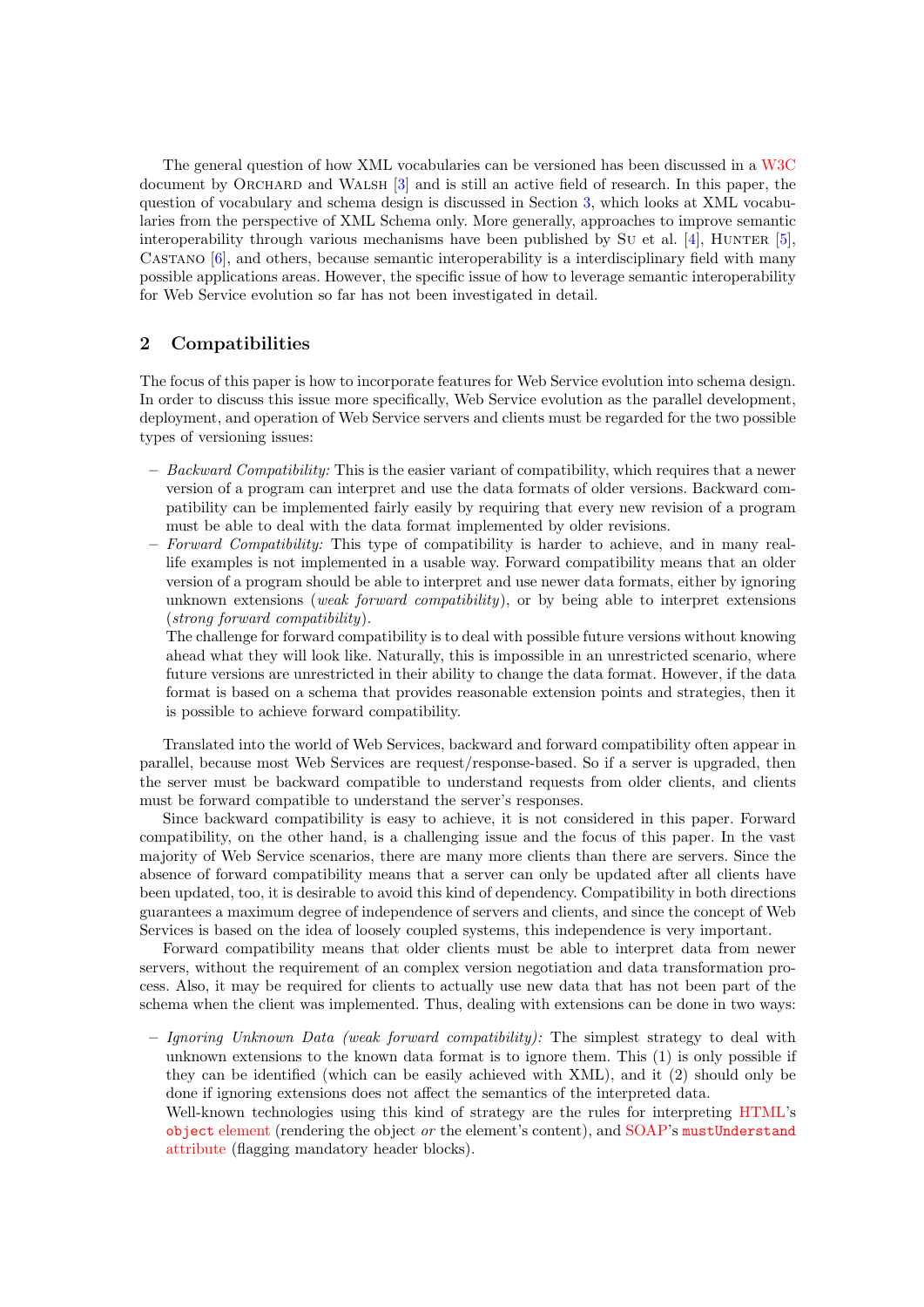<span id="page-2-0"></span>– Interpreting Self-describing Data (strong forward compatibility): Since ignoring unknown data often is not good enough (and only a very primitive way of dealing with extensions), a more interesting and promising way of reasonably implementing forward compatibility is to interpret extension data that is self-describing<sup>1</sup>. This strategy requires a framework for semantically describing data, and this question is discussed in Section [4.1.](#page-4-0)

Basically, forward compatibility is about "graceful degradation". Looking at the two extremes, one strategy is to ignore all data belonging to unknown extensions, a behavior which in many cases will not be accepted as being "graceful". The other extreme is that the self-describing data can be interpreted fully, without any compromises regarding the extension semantics. In this case, the new extension can be perfectly handled by the older application, and in essence, no application update is required, at least not from the extensibility point of view. In reality, however, many extensions fall between these two extremes, they are not fully ignored, but they are also not fully supported by earlier application versions. This difference between the intended behavior when dealing with an extension and the "graceful degradation" of older application versions is discussed in Section [4.3.](#page-8-0)

## 3 Schema Design Issues

Even though [WSDL](http://dret.net/glossary/wsdl) in principle can be based on any schema language, in practice in uses [XML](http://dret.net/glossary/xmlschema) [Schema](http://dret.net/glossary/xmlschema) [\[7\]](#page-11-0) as its schema language. In its types [section,](http://www.w3.org/TR/wsdl20/#eii-types) WSDL defines the types that are used for exchanging XML messages. WSDL does not have an inherent way of versioning (nor do [SOAP](http://dret.net/glossary/soap) or [UDDI\)](http://dret.net/glossary/uddi), and the question so far has not been subject of any research activities. Thus, versioning WSDL descriptions is entirely within a user's responsibility, as is the corresponding management of schema information.

The core question of versioning Web Services is that of versioning XML Schemas. The two important issues are to design open and extensible schemas, which then can be used as a foundation for a Web Service extension framework. These two issues are defined as follows:

 $-$  Openness: An open schema allows unknown data to appear at certain points within an instance, so that instances of the schema may use extensions' instance data, but are still valid instances of the original schema.

Since the goal of Web Service evolution is full compatibility, including forward compatibility, it is necessary to design the schemas in a way so that instances of extensions are also valid instances of earlier versions. To make this possible, a schema must be open, which means that it allows content in certain places without knowing the exact schema of the content. In basic XML, this can only be achieved through the [DTD'](http://dret.net/glossary/dtd)s ANY content specifier<sup>2</sup>.

XML Schema provides *Wildcards* for making a schema open. Using XML Schema's any [and](http://www.w3.org/TR/xmlschema-1/#Wildcards) [anyAttribute](http://www.w3.org/TR/xmlschema-1/#Wildcards) elements, it is possible to open a schema for unknown elements and attributes. Wildcards can be restricted to allow elements or attributes from certain namespaces only, which is discussed at the end of this section. The processContents attribute of wildcards can be used to specify whether wildcards should be validated; for the Web Service evolution scenario it should be set to lax, requiring validation if and only if a schema is available.

 $-$  *Extensibility:* An extensible schema is designed with versioning in mind, so that future revisions of the schema have clear ways of extending the schema. Versioning is built into the schema, and the schema's documentation makes clear how versioning should be implemented. Basically, there are two different issues when looking at extensibility. The semantics of an extension are unknown in advance, and have to be described using the declarative semantics described in Section [4.](#page-3-0) The schema of the extension, however, has to be described in XML

Schema, and through its type layer, extensibility can be achieved in different ways. <sup>1</sup> XML itself is often said to be "self-describing", but this is only true syntactically, since XML does not

carry any semantics. If XML data should be able to convey self-describing semantics, an additional framework for this kind of information is required.

 $2$  However, ANY does not allow real openness, because it only allows any *declared* element.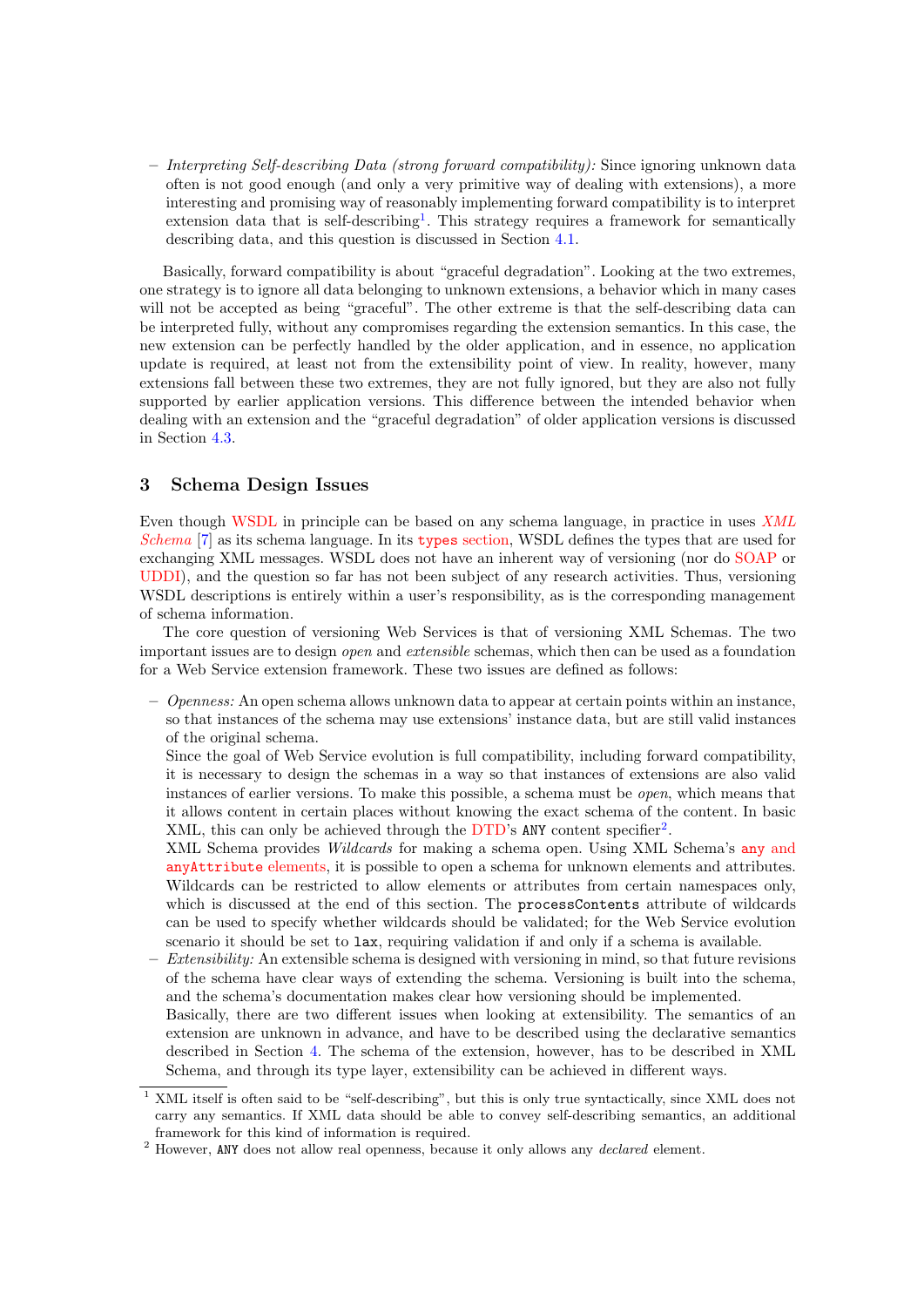<span id="page-3-0"></span>Using type substitution, an instance may substitute the type of an element with a type derived from the original element's type. This substituted type must be declared in the instance with an [xsi:type](http://www.w3.org/TR/xmlschema-1/#xsi_type) attribute. This mechanism can be used to use a schema in a more variable way than explicitly allowed by the schema. A limitation of this mechanism is that only elements may be substituted.

Using the [substitutionGroup](http://www.w3.org/TR/xmlschema-1/#key-equivalenceClass) attribute of an element declaration, an element may declare itself as a member of the substitution group of another element. In this case, the substitution group member may be used in all places where the substitution group head is allowed<sup>3</sup>. Basically, substitution groups achieve an effect very similar to type substitution, but they are explicitly declared in the schema. Since substitution groups operate on element declarations, only elements may be substituted.

Openness and extensibility are issues that must be kept in mind when designing the first version of a schema, otherwise it will become unnecessarily hard to implement versioning. Through the block and final attributes of element and type declarations, it is possible to control type substitution and substitution groups. It is important to notice that XML Schema's default is to allow everything, which should be avoided by using the blockDefault and finalDefault attributes for the schema element and thus disallow everything, except for cases where these mechanisms are explicitly required and appropriate support is implemented.

As a side note, it has to be mentioned that much of the reuse of XML Schema is based on types, and the consequence of this is that processing of XML Schema instances should be type-based rather than name-based<sup>4</sup>.

One last important consideration for XML Schema design is the use of [XML Namespaces](http://dret.net/glossary/xmlns) [\[8\]](#page-11-0). Namespaces can be structured in various ways, in some cases only containing XML element and attribute names, in other cases also containing additional subsets of names (such as for XML Schema, where a schema's namespace also contains type and other names). Namespace names must be syntactically correct [URIs](http://dret.net/glossary/uri), but there is no need to actually associate a resource with a namespace's URI. However, it is useful to associate some descriptive resource with a namespace's URI, and a reasonable candidate for this is the [Resource Directory Description Language \(RDDL\)](http://dret.net/glossary/rddl) or another language combining human-readable with machine-readable information.

The most interesting question when using XML Namespaces in a versioning scenario is whether different versions should use the same or different namespace names. There is no standard mechanism for namespace versioning, so the standard itself provides no support for declaring that an extension's namespace extends another namespace. However, when using a namespace description facility such as RDDL or something similar, it is reasonable and easily possible to include namespace dependency information in a namespace's description. In this case, using different namespace names for schema extensions are the preferable alternative. Whatever the namespace management approach may be (single namespace or namespace versioning), it is crucial to integrate this approach with the schema's wildcard declarations.

## 4 Extension Semantics

When discussing the semantics of schema extensions, two different forms of semantics must be clearly separated [\[9\]](#page-11-0). The first form of semantics are the declarative semantics that are hardwired into the extension framework through a declarative language, and are believed to be sufficiently expressive to cover the major issues of extensions. The second form are the non-declarative semantics (often also referred to as procedural semantics), which cover all aspects of extensions' semantics that cannot be captured by the declarative semantics.

<sup>&</sup>lt;sup>3</sup> When using substitution groups, XML Schema's *identity constraints* become problematic, because they are based on element names, while the appropriate handling of substitution groups requires access to the type information. In some cases, this can be circumvented by using cleverly designed [XPaths](http://dret.net/glossary/xpath) for the identity constraints, but in general substitution groups and identity constraints do not mix very well and should not be used in the same scope of a schema.

<sup>4</sup> Unfortunately, accessing type information is not properly supported through many XML [APIs](http://dret.net/glossary/api).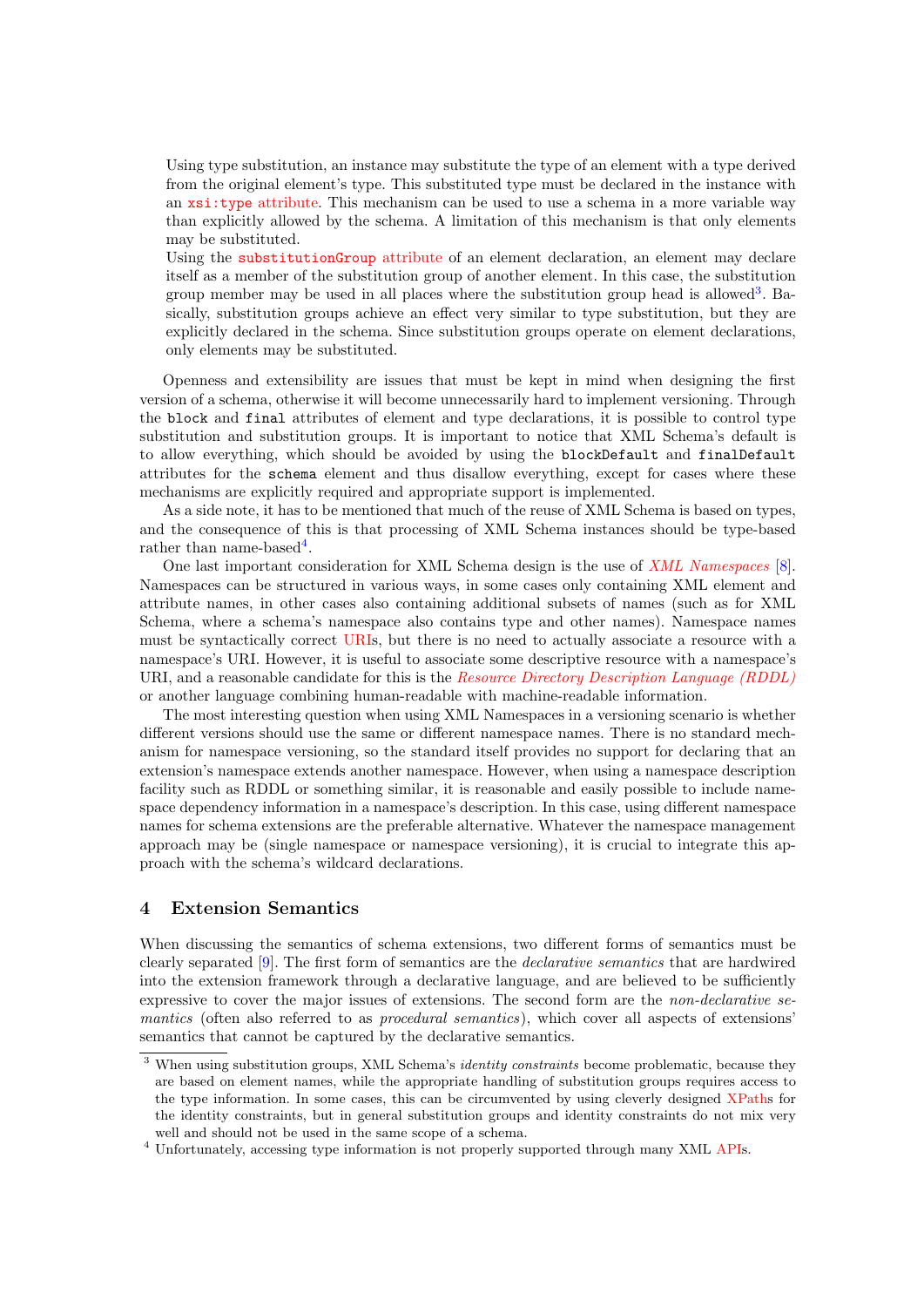<span id="page-4-0"></span>

Fig. 1. Extension Semantics

Figure 1 shows the different forms of extension semantics. It also shows an application's initial semantics (I), which are the semantics of the application's initial vocabulary. Without semantic extensibility, an application is always limited to these semantics when dealing with unknown extensions. Through the usage of *declarative semantics* (II), however, it is possible to declaratively extend the semantics supported by an application to previously unknown extensions (IIa, IIb, and IIc). These declarative semantics are discussed in Section 4.1.

The second form of semantics are *non-declarative semantics* (III), which are the complement of the declarative semantics and thus together with the latter cover the "true" or "full" semantics of extensions. These semantics are discussed in Section [4.2.](#page-7-0) In order to find the right balance between expressiveness and complexity of declarative semantics, it is important to understand the difference between the two forms of extension semantics, and to deal with this difference in a reasonable way, so that there is the optimal balance between the extensibility of the schema, and the declarative expressiveness of the extensions' semantics. This question is discussed in Section [4.3.](#page-8-0)

#### 4.1 Declarative Semantics

Since the goal is to make schemas semantically extensible (in addition to the simple vocabulary extensions discussed in Section [3\)](#page-2-0), there must be a framework for describing semantics. This framework can range from extremely simple labels (e.g., mustUnderstand and/or mayIgnore labels) to very complex semantics, defining aspects of the extensions that may be used for different processing steps. This paper does not discuss the details of declarative semantics design, but instead focuses on the management and distribution of this information.

However, it should be kept in mind that semantics describe the meaning of extensions, and the meaning depends on the intended application (there is no meaning without context). This means that there can be different semantics for different facets or processing steps of the application scenario, which then are reflected in multiple semantics declarations for extensions.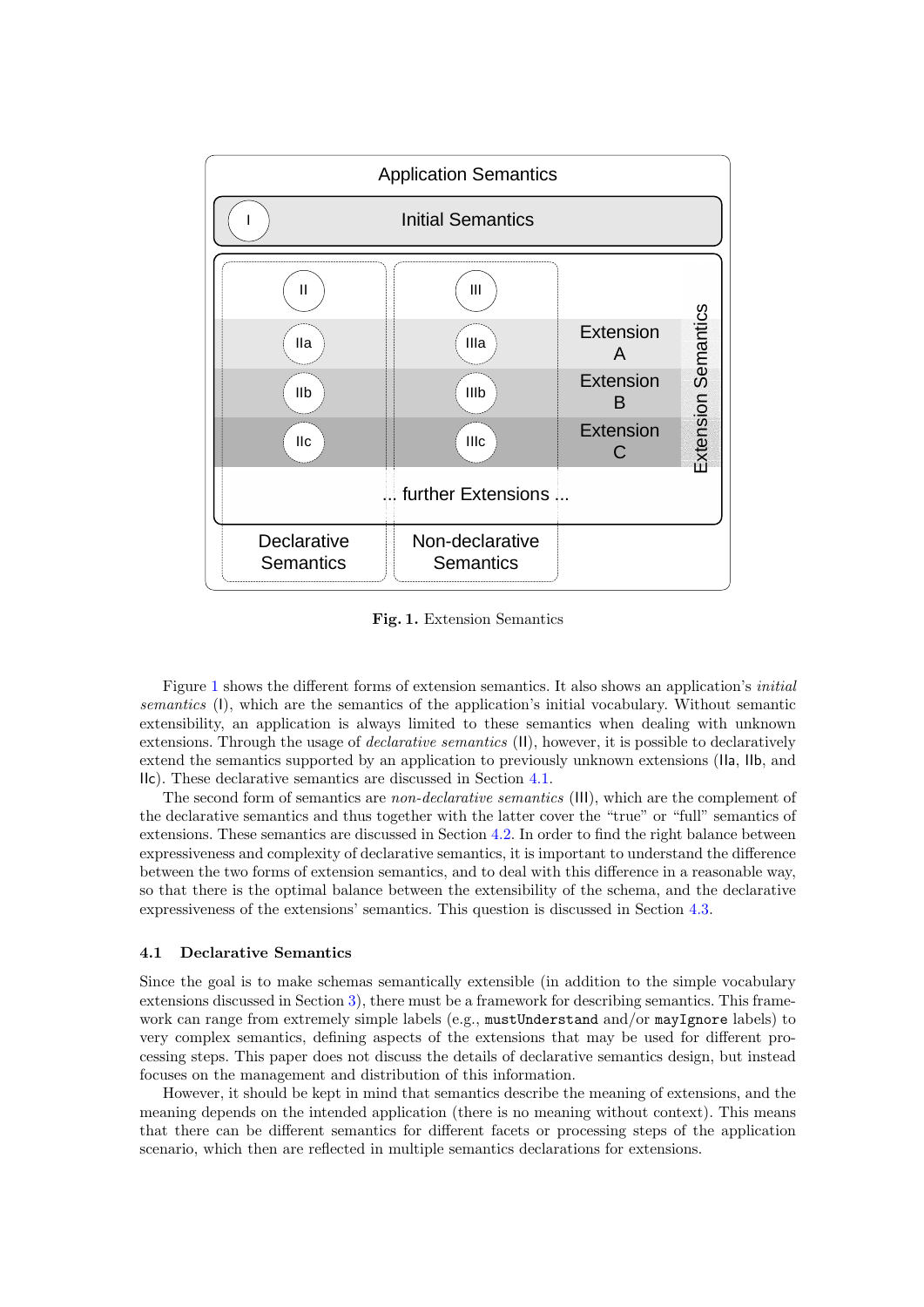

Fig. 2. Multiple Declarative Semantics

Figure 2 shows an example of multiple declarative semantics (II', II', and II''). It is also shown that not every extension must use all declarative semantics. If in the application context it is sufficient for an extension to be described using a subset of the available declarative semantics, then this is perfectly acceptable. Any extension using only a subset of the available declarative semantics then can only be interpreted in the context of these particular semantics.

Declarative semantics are necessarily represented in some form of formalism, and the ability to interpret this formalism is required for all components of the extension framework. Without this ability, extensions can not be described semantically<sup>5</sup>. In case of the extension framework presented here, there is the question of whether to encode the semantic information within instance data (in which case we speak of *extensional semantics*), or within the schema (called *intensional* semantics):

- Extensional Semantics: In this case, the semantics declarations are part of the instance data<sup>6</sup>, so that each instance is completely self-describing, at least with respect to the declarative semantics. The advantage of extensional semantics is the ability to access the semantics by interpreting the instance, rather than having to access the schema. However, there is a large overhead associated with this, in particular if the semantics declarations are non-trivial. Another drawback is that the application has to trust the instance originator (rather than the schema originator) to describe the semantics, which can be a severe security issue.
- Intensional Semantics: Since extensions are described in the schema (rather than individually by instance authors), it makes more sense to describe their semantics in the schema, too. In

<sup>5</sup> Of course, if an implementation does not need to understand all kinds of declarative semantics, if there is more than one, it is possible to have implementations supporting only a subset of the existing declarative semantics.

 $^6$  Naturally, the schema must define some mechanism to represent this information.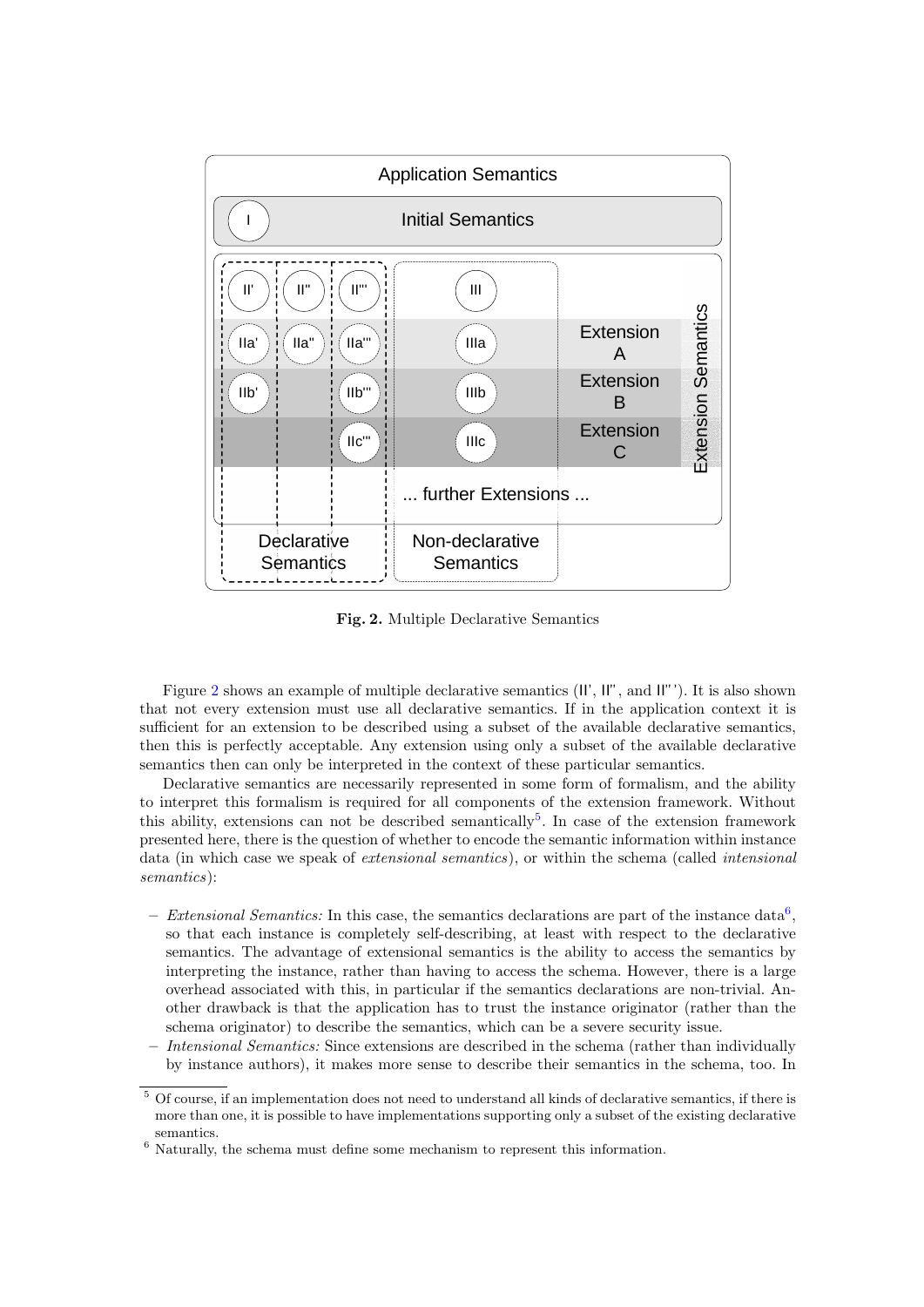```
"Extensional" HTML Extension (Version 1):
<div style=" [[ CSS Declarations ]] "> ... </div>
"Extensional" HTML Extension (Version 2):
<style type="text/css">.textbox { [[ CSS Declarations ]] }</style>
  ...
<div class="textbox"> ... </div>
Borderline HTML Extension (depending on the textbox.css origin):
<link rel="stylesheet" type="text/css" href="...textbox.css" />
  ...
<div class="textbox"> ... </div>
"Intensional" HTML Extension:
<textbox> ... </textbox>
```
Fig. 3. Extensional vs. Intensional HTML Extensions

this case, extensions in an instance cannot be interpreted semantically without accessing the extension schema, which is the drawback of the intensional approach.

There are drawbacks and advantages for both type of declarative semantics, but for most scenarios, the intensional approach is preferable, because it avoids the duplication of semantics declarations in instances, and because it avoids some of the security issues of the extensional approach. Furthermore, the extensional approach is best suited for cases where instance originators need to make up ad-hoc extensions for individual instances, which in most application scenarios is not a requirement.

However, there is one important exception to the general observation that intensional semantics are preferable over extensional semantics, and this is the case when semantics absolutely need to be observed, even in cases where the application can or does not want to access the intensional semantics. The most popular example for this kind of semantics is the mustUnderstand semantics, which signals to the application that it must be able to process the semantics of this extension<sup>7</sup>. Since this kind of information is crucial to the flawless function of the extension framework, it must be represented by extensional semantics.

In order to demonstrate these types of extensions, it is interesting to look at HTML, which supports an interesting combination of extension mechanisms. HTML provides hooks for embedding semantics (in case of HTML, these are formatting semantics) into an instance, but also makes it possible to describe the semantics of extensions in separate resources, which are referenced by instances. Since it is not quite clear whether these separate resources should be regarded as an external part of the instance or of the extension schema (if there is one)<sup>8</sup>, this case is labeled as "borderline" in Figure 3, which shows the possible combinations of HTML's mechanisms.

<sup>7</sup> Whether the declarative semantics are sufficient or not depends on the application. Consequently, in many cases it probably makes sense to differentiate between mustUnderstandDeclaratively and mustUnderstandFully.

<sup>&</sup>lt;sup>8</sup> The most reasonable way to decide this is probably the author of the external resource. If the external resource has been provided by the schema author, then the instance uses intensional semantics, and extensional semantics otherwise.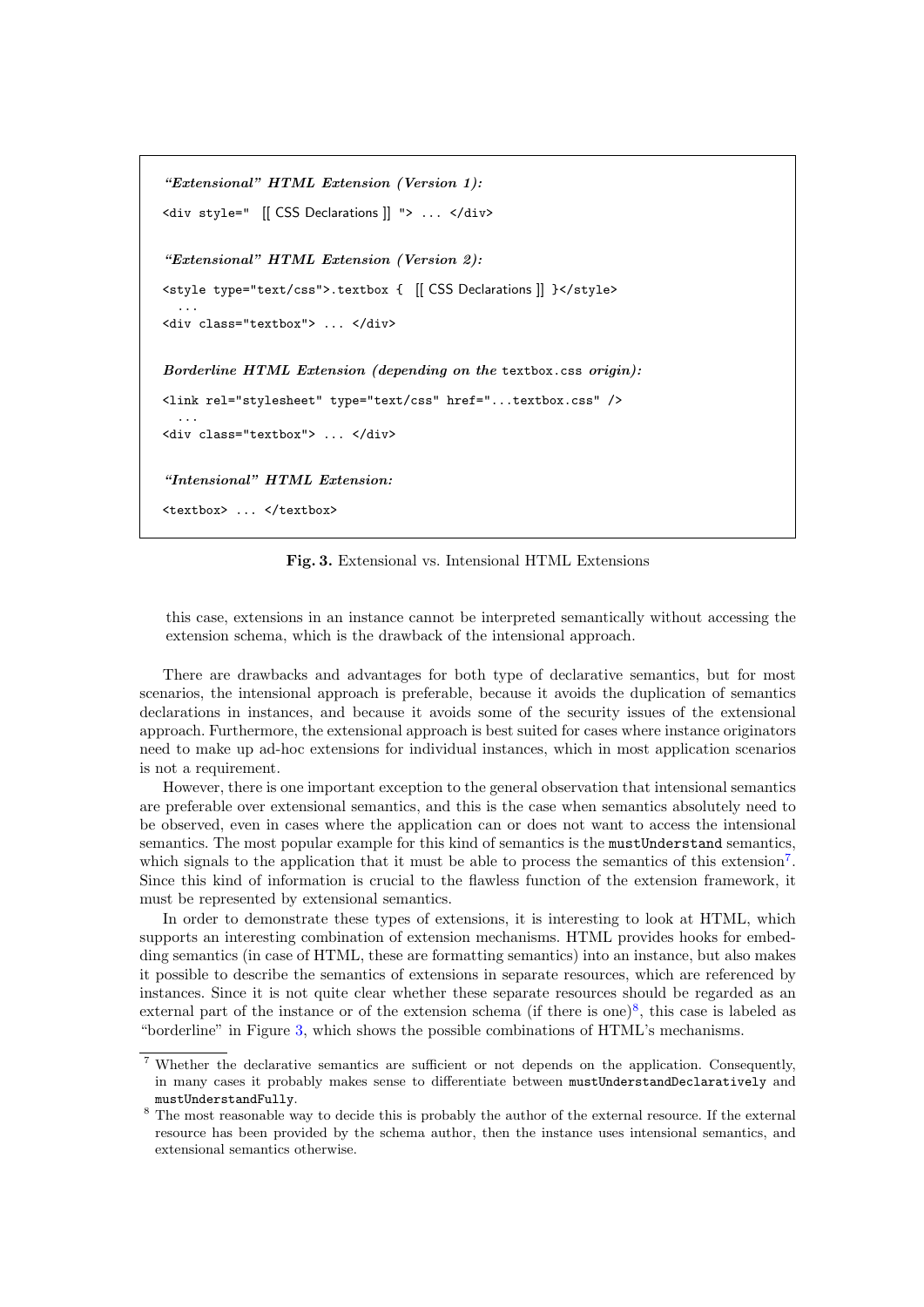<span id="page-7-0"></span>The example for extensional vs. intensional extensions shown in Figure [3](#page-6-0) assumes (for demonstration purposes only) that a new element textbox should be introduced in HTML for separate text boxes (in fact, flowing "textual figures" just like Figure [3](#page-6-0) itself). For the first extensional case, the extension is implemented as an existing HTML element (HTML's div element, which does not have any inherent formatting semantics) and directly associated style information. The style information uses [CSS,](http://dret.net/glossary/css) which is the declarative formatting semantics language for HTML. There is no guarantee that every intended extension to HTML can be described through CSS declarations, but the CSS vocabulary covers a broad area of formatting semantics, so that many extensions can in fact be described using CSS. Version 2 of the extensional case shows a variation, using the class mechanism supported by HTML and CSS. From the semantics point of view, Version 2 is just an abbreviation of Version 1, which enables the reuse of style information inside an HTML page.

The borderline version also uses the class mechanism, but the HTML class refers to an external CSS resource. As mentioned above, this can be regarded as extensional or intensional, depending on the author of the external CSS resource.

In the intensional case of the example in Figure [3,](#page-6-0) the new element textbox simply appears in the HTML (which should use a DOCTYPE [declaration](http://www.w3.org/TR/REC-xml/#dt-doctype) declaring the new version), and it is assumed that semantic information about the formatting of this new element can be found in the extended schema, or, in case of HTML and CSS, in an associated style sheet (generated from the schema or authored separately), where there can be CSS code associated with a textbox element type selector, containing the same code as the .textbox class selector of the extensional case. Today's browsers are not equipped to dynamically adapt to new HTML versions, but most hooks are there to implement such a behavior.

To summarize, HTML provides support for extensional as well as for intensional ways to declare the semantics of extensions. However, since there is no standardized way to associate an "extension formatting semantics CSS" with a new version of HTML (instances as well as schemas), all browsers available today do not support schema-based extensions; all that can be implemented through the browser mechanisms are instance-based extensions. The three main reasons for this lack of dynamism in modern browsers are (1) that HTML has remained stable for a long time now, (2) the lack of a standardized way of communicating non-declarative semantics, and (3) the browser authors' assumption that extensions of HTML probably not only require declarative extensions via CSS, but also processing semantics beyond the capabilities of CSS, which require a browser update to be fully supported.

#### 4.2 Non-declarative Semantics

The approach of declarative semantics discussed in the previous section is to describe as much of the foreseeable semantics of extensions as possible. This makes it possible to make extensions semantically self-describing, at the price of having to implement the declarative semantics<sup>9</sup>. Generally speaking, declarative semantics in almost all cases will only cover a part of the full semantics intended for extensions, and these "full" or "true" semantics of extensions are called the extension semantics. In Figure [1,](#page-4-0) the declarative semantics (II) and the non-declarative semantics (III) together constitute the full extension semantics.

The most important question for the design and usage of declarative and non-declarative semantics is whether the mismatch between these two can be tolerated for a useful fraction of application scenarios. This semantics mismatch is discussed in more detail in Section [4.3.](#page-8-0) It should be noted that, in contrast to the purely declarative semantics, which by definition can be fully described through declarative mechanisms, the non-declarative semantics are often defined less formally, either by prose, or through procedural code performing certain functions.

In order to give an example for non-declarative semantics, Figure [4](#page-8-0) shows an hypothetical extension of HTML with an element for marking up square root content, which should be formatted as a square root formula.

<sup>&</sup>lt;sup>9</sup> In the case of CSS as described in the previous section, this price is quite high. CSS has become so complex that there is no single browser supporting the full CSS language repertoire.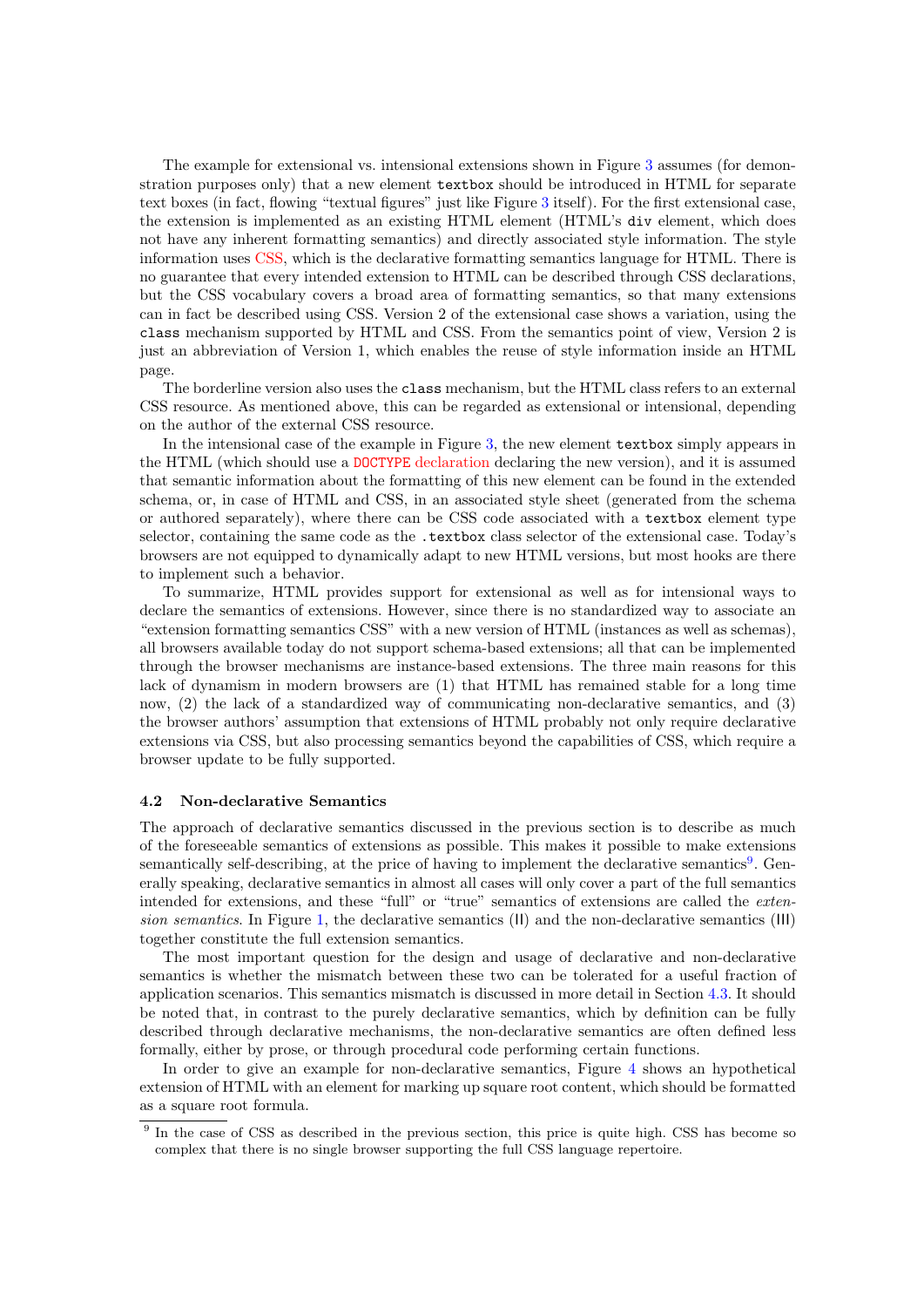```
HTML Extension for Square Root Element:
Square root rendering looks like <sqrt>2</sqrt>
Declarative Formatting Semantics (CSS):
sqrt:before { content : "sqrt(" }
sqrt:after { content : ")" }
Formatting of HTML Extension:
Declarative Semantics: Square root rendering looks like sqrt(2)
Declarative Semantics: Square root rendering looks like sql<br>Non-declarative Semantics: Square root rendering looks like √2
```


Assuming that the declarative semantics of the HTML extension is CSS and implemented intensionally, one possible way to describe the extension declaratively is to simply insert the text sqrt( before and the text ) after the content of the sqrt element. This is not a particularly elegant way to render a square root, but is sufficient to convey the meaning of the content, and therefore probably acceptable.

However, the "full" semantics of the extension are to render the content as a square root, and the standard way to do this is to use a square root symbol  $\binom{\gamma}{\gamma}$  and to include the content under the top bar. Therefore, an extended client implementing the extension (or, in other words, implementing the non-declarative semantics of the extension) can format the square root using the appropriate mathematical symbol.

In this case, the difference between the declarative semantics and the non-declarative semantics is obvious. However, most users probably agree that rendering the square root as sqrt() is good enough to create an understandable rendering of the markup, so the difference in semantics is acceptable. This question is discussed more generally in Section 4.3. In this case it is also interesting to note that the non-declarative semantics effectively "overwrite" the declarative semantics. This happens frequently, but the overlap between declarative and non-declarative semantics varies and cannot be described generally.

As mentioned in the introduction to this section, semantics always depend on context. Consequently, non-declarative semantics often include new and unforeseeable context (such as new processing steps) that cannot be covered by the declarative semantics of a given extension framework. The interesting question always is whether it is possible to describe extensions sufficiently using the declarative semantics allowing a "graceful degradation" of the behavior as described in Section [2.](#page-1-0)

#### 4.3 Semantics Mismatch

Starting from Figure [1,](#page-4-0) it can be asked whether the initial semantics of the application (I) are or at least can be described using declarative semantics. Usually, this is not the case, because of the unnecessary effort this requires, and also because the initial semantics often are more complex than what can be described with the rather limited declarative semantics for extensions.

Applications interpreting data with unknown extensions are limited to the declarative semantics (II) contained in the instance (extensional) or the extension schema (intensional). In most cases, the full extension semantics are a superset of the declarative semantics, also described by non-declarative semantics (III). The non-declarative semantics, however, are implemented only by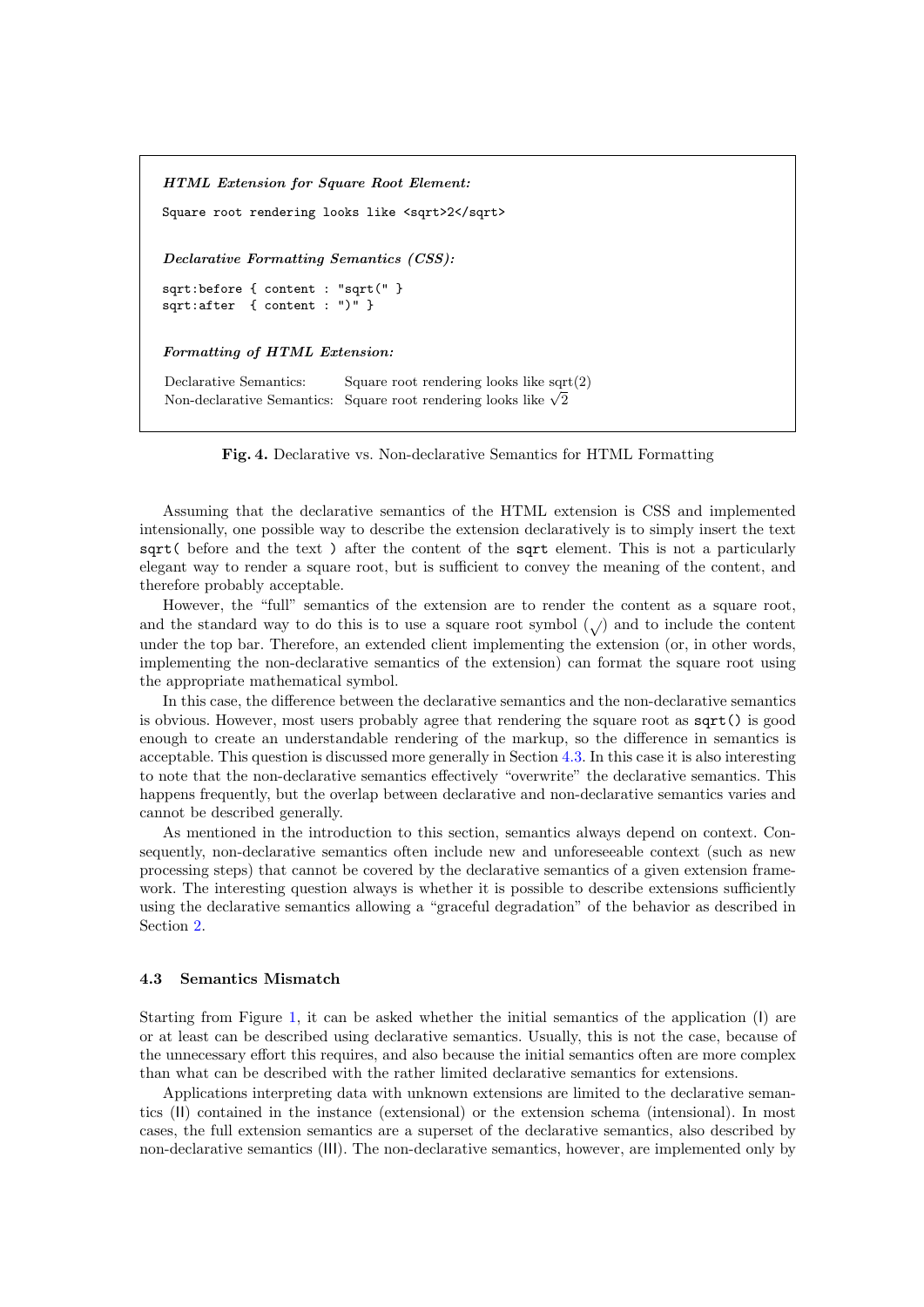applications having advance knowledge of the extension, so earlier versions of the application are limited to the declarative semantics. These limited semantics can have two consequences:

- Graceful Degradation: If the limited declarative semantics are sufficient to guarantee the correct functioning of the application, possibly with some compromises regarding the quality of extension processing, then it is reasonable to accept the limitation in semantics. The earlier example from Figure [4](#page-8-0) of rendering a square root textually is an example of how the limitation of the declarative semantics is acceptable, because the limited extension processing still yields the intended result: a human-readable form of displaying the square root of an operand.
- Extensibility Failure: If it is considered inadequate to process an extension or particular instances of an extension with declarative semantics only, then this should be signaled to older applications by specifying this information, ideally as extensional information (i.e., as part of the instance data). The application behavior regarding extensibility failures can range from signaling an error to more graceful behavior such as recommending updating the application to enable better processing of this particular extension respectively its instance data. Moreover, extensibility failures can raise different error levels, and they can be specific to a type of declarative semantics, so that only applications interpreting these semantics are affected by the extensibility error. Consequently, extensibility failures should be more specific than a simple mustUnderstand flag, which is the simplest form of extensibility failure information. Most likely, extensibility failure information should include the error level, and the affected semantics.

Generally speaking, the question of how well the declarative semantics can handle the actual evolution of the application depend on the complexity of the declarative semantics, and of course the ability to design these semantics in advance. An interesting example is the ongoing evolution of CSS. CSS can be considered the declarative semantics (for formatting information) of HTML, and the specification has grown from a rather limited set of formatting instructions in CSS1 to the complex variety of formatting modules constituted by CSS3 [\[10\]](#page-11-0). The problem is that CSS has become so complex that no browser fully supports the complete CSS vocabulary, which is an indication that the costs of implementing the complex declarative semantics seem to outweigh the benefits.

During CSS evolution, new semantics were added to CSS, for example the ability to specify table formatting, which was not included in earlier versions. However, even CSS3 does not cover all areas of HTML or possible extensions to HTML, for example there is no support for hyperlinking or mathematical formulas. Nonetheless, CSS is an interesting example of an extension of extension semantics. The price for this is that older versions of browsers do only support earlier versions of CSS, so that they cannot interpret all CSS information that may be used in newer documents. In case of  $HTML/CSS$ , the standard mechanism is to ignore unknown instance data<sup>10</sup>, but in the general case, the management of the initial schema, extensions to it, declarative semantics, and the extension of declarative semantics is a challenging task.

Again, it is a question of how much effort one would like to invest into the design and implementation of the extension framework, and how much benefit this effort and cost is going to generate. Because the extension of extension semantics introduces a new level of complexity, it is not discussed in this paper.

### 5 Extension Framework

The complete framework for semantically extensible schemas for Web Service evolution combines the aspects presented in previous sections with guidelines and rules to control the evolution and to mandate processing guidelines which must be observed by peers participating in the Web Service scenario. The framework includes:

 $\frac{10}{10}$  Ignoring unknown instance data is the required processing behavior for HTML elements and attributes, and for CSS selectors and declarations.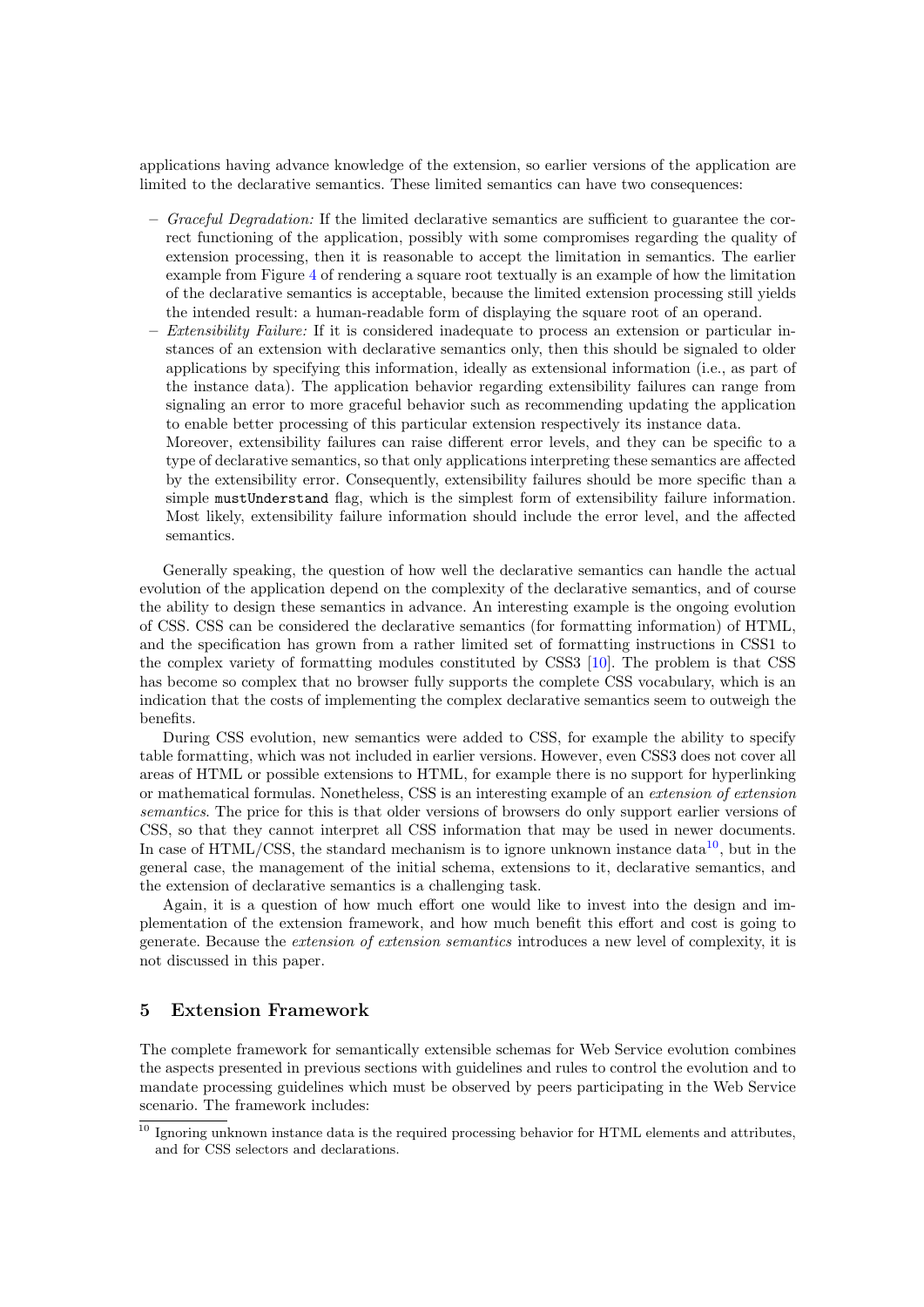- Open and Extensible Schemas: Without appropriate schema modeling, there can be no controlled evolution, so the design guidelines for openness and extensibility of schemas outlined in Section [3](#page-2-0) must be followed.
- Extension Semantics: Since the goal is the semantic extensibility of Web Services, the rules for extension semantics as presented in Section [4](#page-3-0) must be followed. Without extension semantics, extensions can only be ignored.
- Extension Guidelines: Since current Web Service technologies [\(SOAP,](http://dret.net/glossary/soap) [WSDL,](http://dret.net/glossary/wsdl) and [UDDI\)](http://dret.net/glossary/uddi) do not provide any support for versioning, the versioning process must be controlled by the user. This should be done through a set of extension guidelines, which document all necessary steps and interdependencies that are required for defining, implementing, and deploying a new version of a Web Service.
- Processing Rules: Participating peers must follow certain guidelines when implementing extensible Web Services, in particular they may not ignore information that is required for proper processing of extensions. Since these rules go beyond basic Web Service semantics, they must be enforced by mandatory processing guidelines for participating peers.

Implementing this framework in a Web Service scenario is not trivial. In particular, the design of declarative extension semantics (possibly including multiple semantics for different application aspects) can be hard. Furthermore, the extension guidelines impose additional constraints on schema designers, and the processing rules impose additional constraints on implementors. It is thus necessary to carefully weigh the cost of the extension framework against the benefits of using it. Important factors in this analysis include:

- $-$  Controllability of Software Versions: If the application scenario is a closed environment where software updates can be controlled and can be realistically deployed within a reasonable time frame, then investing in software version management may be a better solution.
- $-$  Server/Client Ratio: The hard part in extensibility is forward extensibility, which in case of Client/Server-Scenarios means old clients with new servers. If the number of clients is small, client updates can be achieved much easier. If the number of servers is small, backward compatibility may not be an issue, because servers can easily be updated.
- $-$  Frequency and Locality of Extensions: Building extensibility into the software is only reasonable if the frequency of extensions is higher than the normal versioning cycle of the software. Frequent extensions, or extensions being introduced by different participants in the application scenario make the effort of implementing extensibility more likely to be beneficial.
- $-$  Predictability of Extension Semantics: They key of useful extension semantics is the ability to capture as much of the semantics of potential extensions as possible, because only then it is possible to design a declarative language for them. If the application scenario is likely to produce extensions with significant semantics that cannot be represented declaratively, then either the declarative extensibility approach is inappropriate, or it should be upgraded to an (even more complex) approach for extensible extension semantics.

Thus the framework for semantically extensible schemas for Web Service evolution is not the perfect solution for every Web Service scenario. However, there are many scenarios which may benefit from a managed way of Web Service versioning, and declarative extension semantics provide a particularly powerful way of managing extensions. The framework presented in this paper is not formally complete, and has evolved from concrete application scenarios rather than a purely top-down approach. We therefore think that further work is required in this area, and that more real-life applications are required to find the optimal balance between framework complexity and the average cost/benefit ratio.

# 6 Conclusions

The framework presented in this paper is the result of two real-life scenarios where extensibility was a key point of the requirements. However, before it can be turned into a completely defined formal